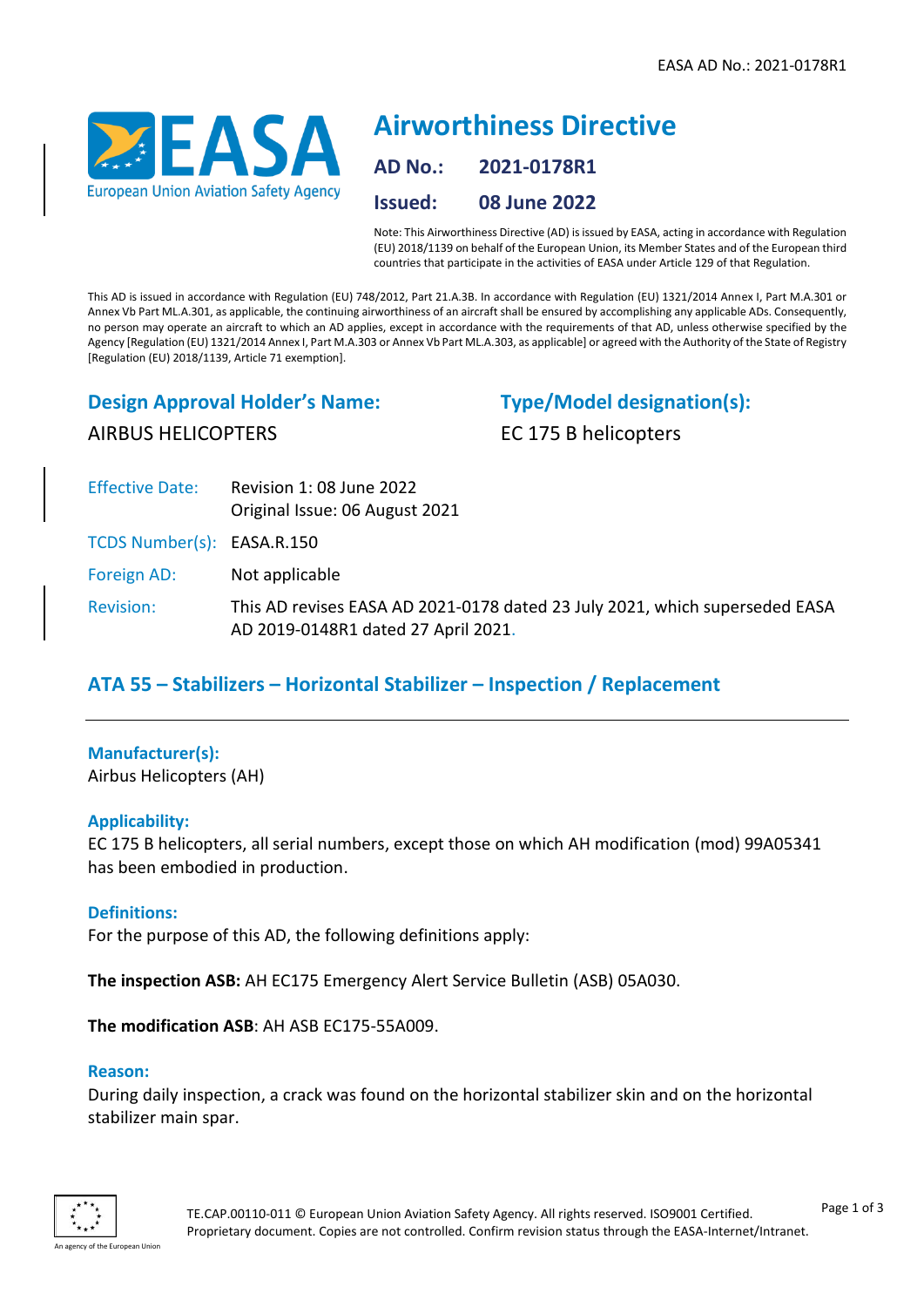This condition, if not detected and corrected, could lead to partial loss of the horizontal stabilizer, possibly resulting in loss of control of the helicopter.

To address this potential unsafe condition, AH issued the inspection ASB, as defined in this AD, providing instructions to inspect the horizontal stabilizer main spar for cracks and, consequently, EASA issued Emergency AD 2019-0148-E to require repetitive inspections of the horizontal stabilizer main spar and, depending on findings, replacement of the horizontal stabilizer. That AD was considered an interim action, pending the development of a dedicated modification.

After that AD was issued, AH developed mod 99A05341, which permanently addresses the above described potential unsafe condition. Consequently, EASA issued AD 2019-0148R1 to reduce the Applicability by excluding post-mod 99A05341 helicopters.

After that AD was issued, it was decided that mod 99A05341 is necessary to ensure an acceptable level of safety, and AH published the modification ASB, providing in-service modification instructions. Consequently, EASA issued AD 2021-0178, retaining the requirements of AD 2019- 0148R1, which was superseded, to additionally require a modification, installing a reinforced horizontal stabilizer and stabilizer rod assemblies, which constituted terminating action for the repetitive inspections as required by that AD, and for the requirements of AD 2020-0132R1.

Since that AD was issued, EASA AD 2021-0132R1 was superseded by AD 2022-0099, and therefore this AD is revised accordingly, replacing the AD reference in paragraph (6).

## **Required Action(s) and Compliance Time(s):**

Required as indicated, unless accomplished previously:

## **Repetitive Inspections**:

(1) Before next flight after 25 June 2019 [the effective date of EASA Emergency AD 2019-0148-E], and, thereafter, at intervals not to exceed 10 flight hours (FH), inspect the horizontal stabilizer main spar in accordance with the instructions of section 3.B of the inspection ASB.

## **Corrective Action(s)**:

(2) If, during any inspection as required by paragraph (1) of this AD, any crack is found on the horizontal stabilizer main spar, before next flight, replace the affected horizontal stabilizer with a serviceable part in accordance with the instructions of section 3.B of the inspection ASB.

#### **Modification**:

(3) Within 1 800 FH or 18 months, whichever occurs first after 06 August 2021 [the effective date of the original issue of this AD], replace the horizontal stabilizer with a reinforced horizontal stabilizer and install stabilizer rod assemblies, in accordance with the instructions of section 3 of the modification ASB.

#### **Terminating Action:**

(4) Accomplishment on a helicopter of corrective action(s) as required by paragraph (2) of this AD does not constitute terminating action for the repetitive inspections as required by paragraph (1) of this AD for that helicopter.